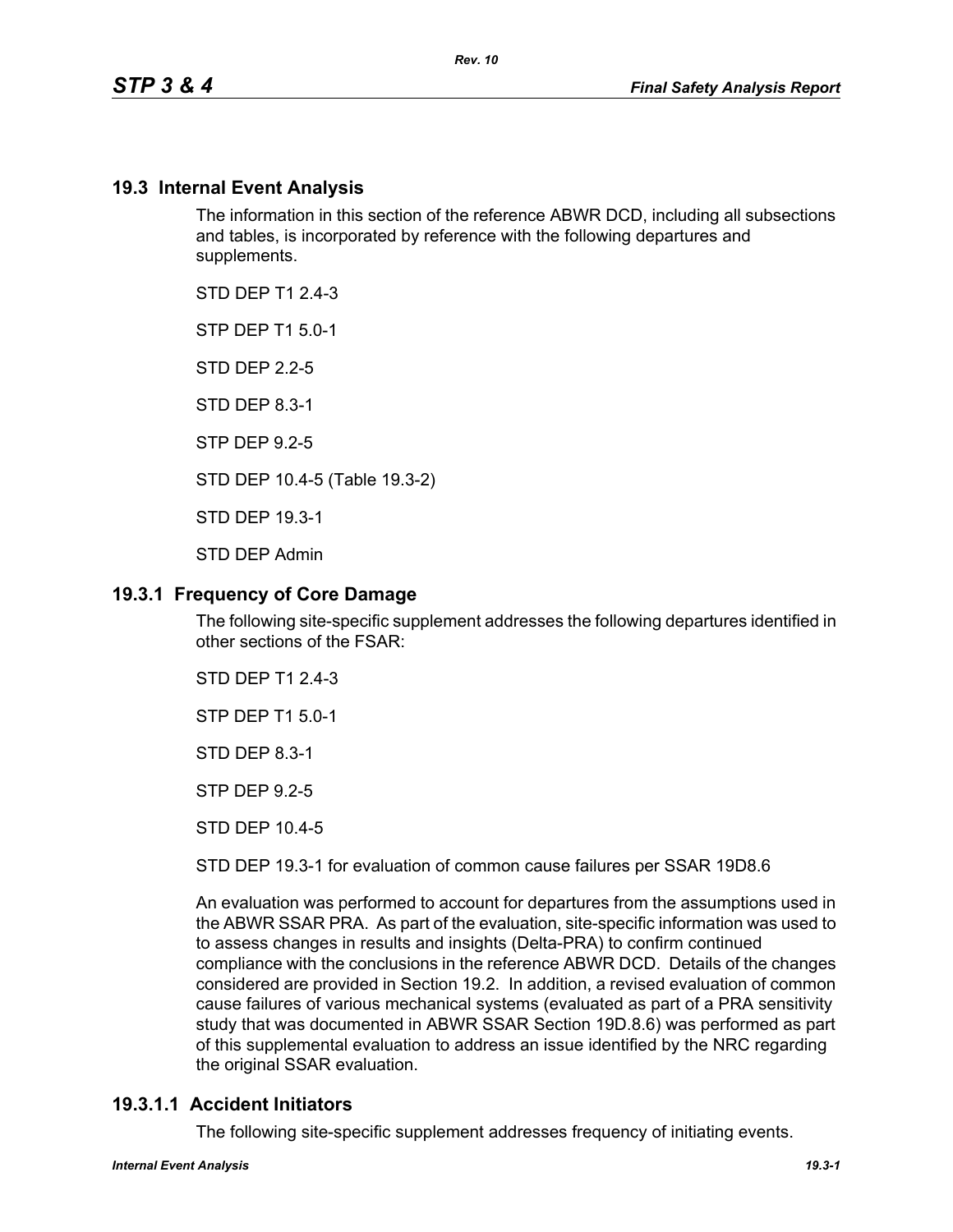*The total frequency of transient initiators used in these evaluations is based upon a 1985 analysis of operating plant data (Reference 19.3-1). The frequency of transients is a design requirement prescribed in the Advanced Light Water Reactor (ALWR) Requirements Document (Reference 19.3-2). Apportioning of the expected transient frequency by initiating event was done on the basis of historical electrical grid and BWR performance data as described in Subsection 19D.3.* In order to verify that the Subsection 19D.3 remains bounding for the STP 3 & 4, loss of offsite power and power recovery data from NUREG/CR-6890 (Reference 19.3-8) was also evaluated in a sensitivity study. Industry composite data in NUREG/CR 6890 for the Electric Reliability Council of Texas (ERCOT) was used, which conservatively bounds the experience for the STP site. This evaluation verified that the overall risk impact of grid events at STP is bounded by the original Subsection 19D analysis.

## **19.3.1.3 Accident Sequence Analysis**

STD DEP 10.4-5

*(a) Core Cooling*

*The capacity of non-safety-related systems, such as the feedwater*, condensate booster *and condensate pumps, has been estimated based on the ECCS performance analyses. Non-safety-related systems which contribute to a successful conclusion of the event have been included in the success criteria. The Control Rod Drive (CRD) pumps which have limited capacity have not been included in the success criteria.*

*The condensate* and condensate booster *pumps are motor-driven pumps and their use depends on the RPV pressure and the availability of makeup water and electrical power. These pumps have higher shut–off heads than the RHR pumps, but still require depressurization before they can be used for core cooling. The source of makeup water for these pumps are the main condenser hotwell and the condensate storage tank. Sufficient makeup water is available to enable these pumps to maintain adequate core cooling for all events except large or medium liquid LOCAs.*

*A motor driven feedwater pump is combined in series with a condensate* booster and condensate *pump in order to provide a higher pressure system. Therefore, this option also depends on the availability of makeup water and electrical power. Sufficient makeup water is available to enable this series of pumps to maintain adequate core cooling for the small steam LOCA and transient events.*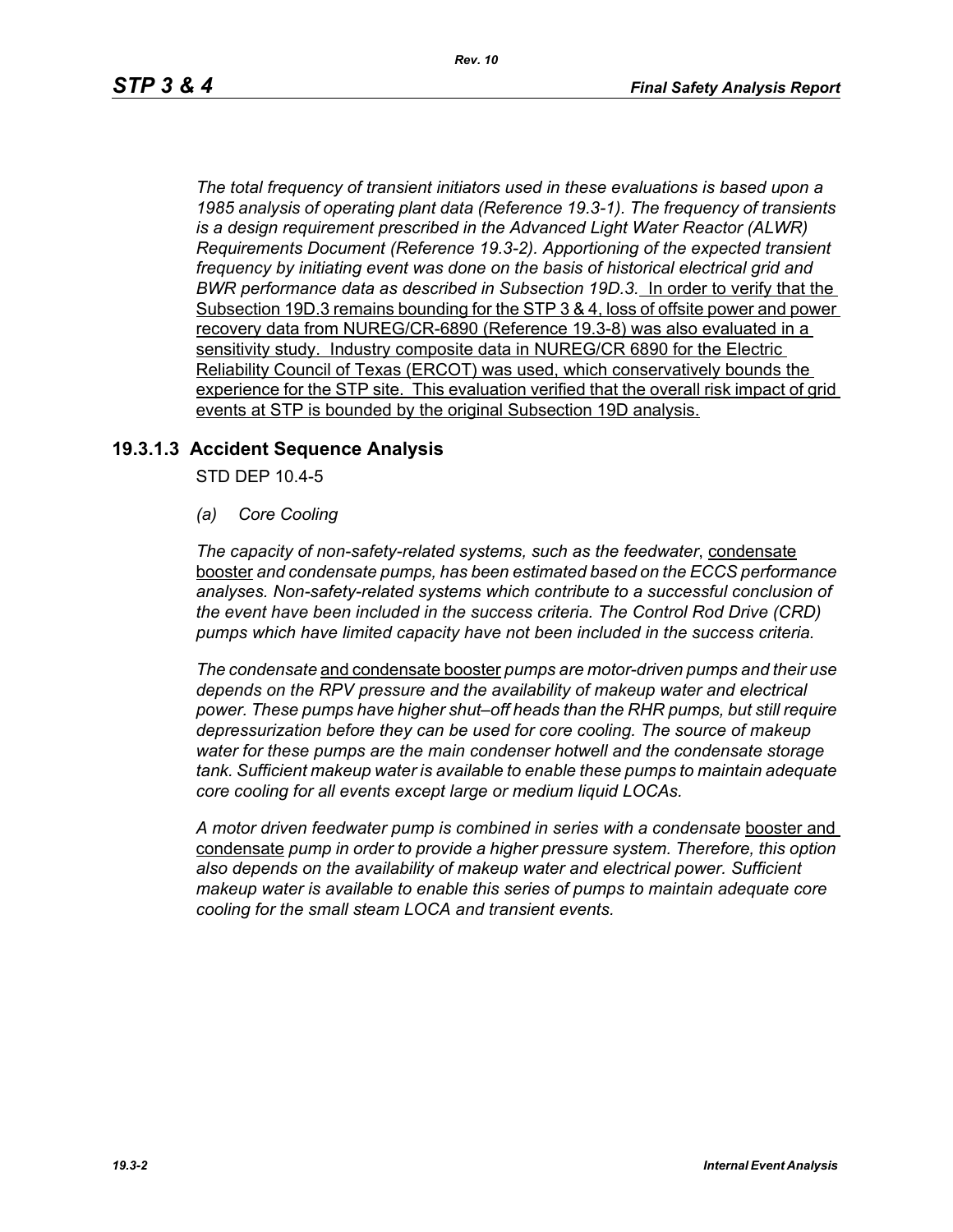## **19.3.1.4 Frequency of Core Damage**

The following site-specific supplement addresses the following departures identified in other sections of the FSAR:

STD DEP T1 2.4-3

STP DEP T1 5.0-1

STD DEP 8.3-1

STP DEP 9.2-5

An evaluation was performed to account for departures from the assumptions used in the ABWR SSAR PRA. As part of the evaluation, site-specific information was used to assess changes in results and insights (Delta-PRA) to confirm continued compliance with the conclusions in the reference ABWR DCD.

In some cases (e.g., STP DEP T1 5.01), the departures have the effect of increasing the core damage frequency. In other cases (e.g., STD DEP T1 2.4-3), the departures have the effect of decreasing the core damage frequency. The overall results of the evaluation are bounded by the conclusions of the standard ABWR SSAR.19.3.1.5 Results in Perspective. The net impact of the STP-specific design shows a net decrease in risk as compared to the standard ABWR PRA.

## **19.3.1.5 Results in Perspective**

The following site-specific supplement addresses the following departures identified in other sections of the FSAR:

STD DFP T1 2 4-3

STP DEP T1 5.0-1

STD DEP 8.3-1

STP DEP 9.2-5

STD DEP 19.3-1

*The estimated core damage frequencies are extremely low. It is impossible to calculate such low numbers with a high degree of confidence using the PRA models developed here. For example, a number of potential common cause failures of components such as similar pumps and valves have not been included in the fault tree models, on the expectation that such failures are negligible contributors to overall core damage frequency.*

The perspectives determined from the original analyses presented in the ABWR DCD remain applicable with respect to the site-specific information and departures summarized above.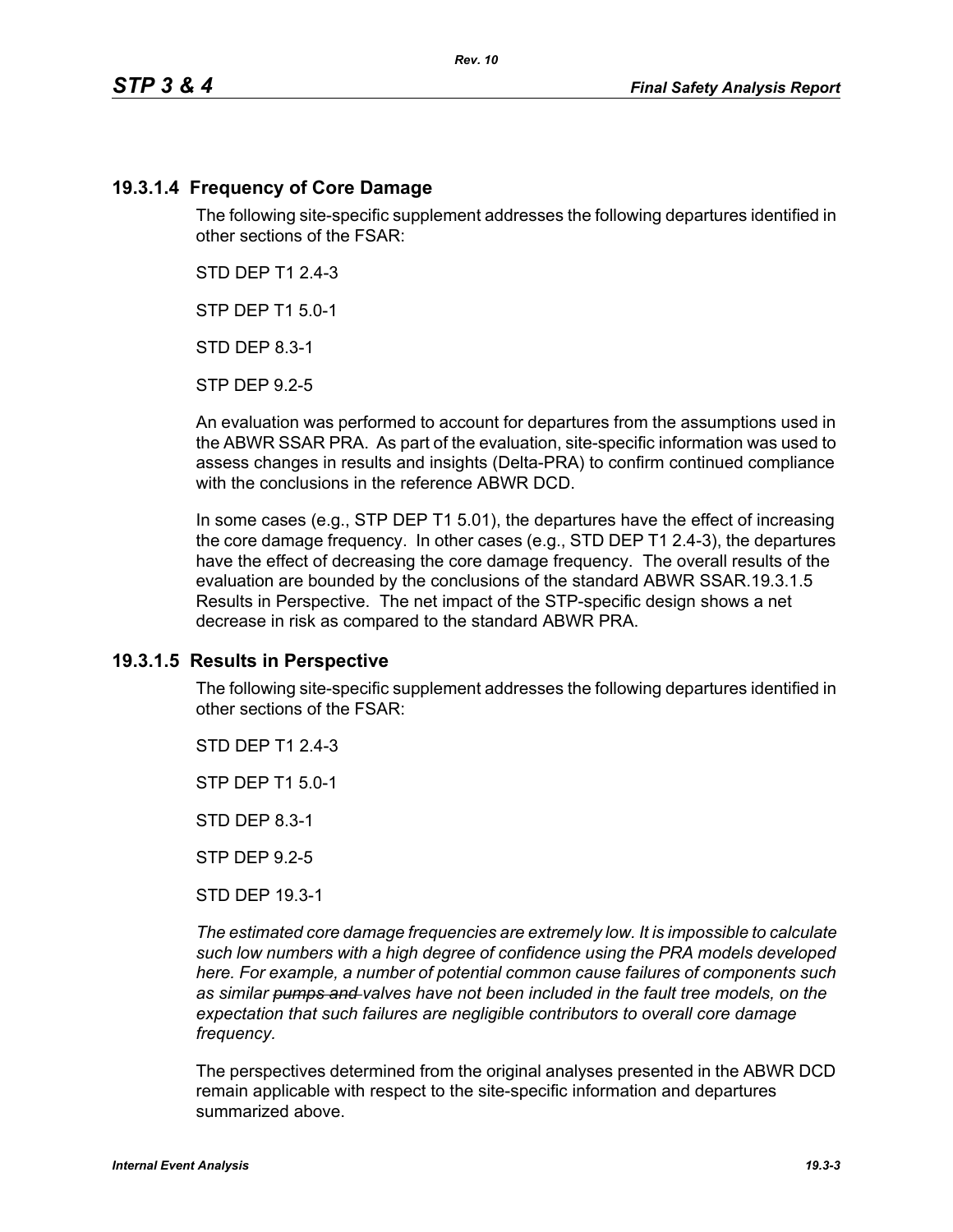# **19.3.3 Magnitude and Timing of Radioactive Release**

STP DEP Admin

*(3) (1)The time available for offsite evacuation, should it be necessary, is also important. Discussions with several utilities indicate that evacuation of their Emergency Planning Zones (EPZ) can be completed in less than 8 hours, even in the worst weather conditions. Experience has also indicated that ad hoc planning can successfully evacuate a region on* in *about 24 hours (Reference 4 of Appendix 6J)* (Appendix 6J of Reference 19.3-4)*.*

*Based on the forgoing, four time frames were selected in determining the time of fission product release, either via the rupture disk or directly from the drywell. Table 19.3-6 summarizes the results which were obtained by using the probabilities given in Table 19D.5-3* summarized in Table 19.3-4 *and assigning them to a time and mode of release based on the accident analysis contained in Subsection 19E.2.2.*

## **19.3.4 Consequence of Radioactive Release**

STD DEP 2.2-5

*The evaluation for consequences of potential radioactive releases was performed using the CRAC-2* MACCS2 *computer code* (Reference 19.3-9) *as is detailed in Subsection 19E.3. Based upon the evaluation of plant performance, accident classes were defined in terms of their associated release characteristics and fission product releases. Each accident class was then evaluated by the CRAC-2* MACCS2 *code at five sites*STP*, one representing each major geographical region of the United States. Each site was chosen as representative of its geographical region based upon meteorological calculations and was further defined as average in terms of population density for that geographical region. The results for the five sites were averaged and*  were *compared to three goals, two based upon the NRC safety goal policy of minimizing risk to an individual and the public near a plant, and the third based upon an industry goal of minimizing the dose close to the plant. The results of this study show that the ABWR Standard Plant*STP 3 & 4 *satisfies these goals* and that the results of the ABWR DCD analysis using the CRAC2 code are bounding.

## **19.3.5 References**

The following site-specific supplement includes new references.

- 19.3-8 Reevaluation of Station Blackout Risk at Nuclear Power Plants: Analysis of Loss of Offsite Power Events: 1968 – 2004, NUREG/CR-6890, US Nuclear Regulatory Commission, December 2005.
- 19.3-9 Code Manual for MACCS2, Users Guide, NUREG/CR-6613, May 1998.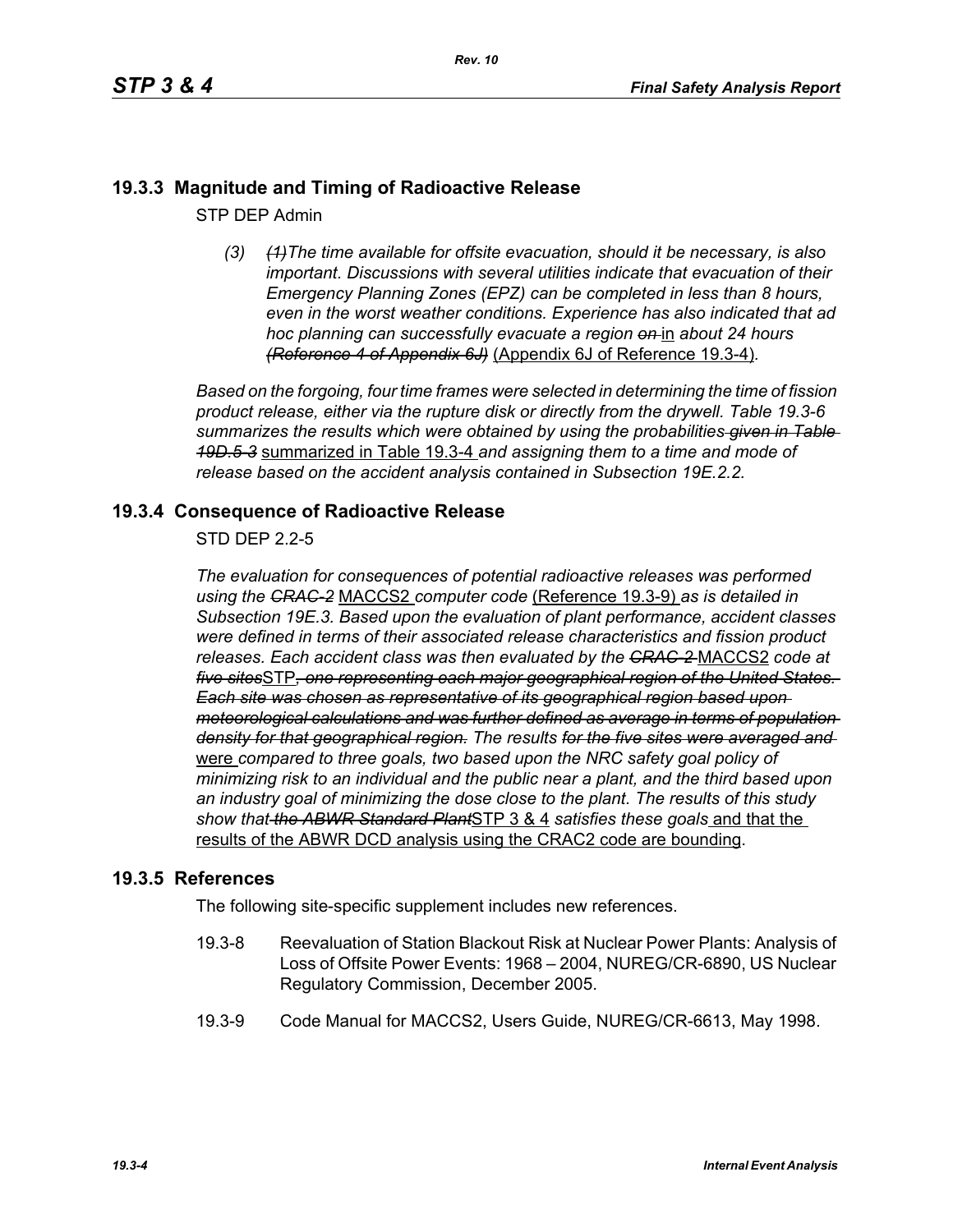| <b>Event</b>                                                                                                        | <b>Success Criteria</b>                                                                                                                                                                                                                                                                                                                                                                                       |
|---------------------------------------------------------------------------------------------------------------------|---------------------------------------------------------------------------------------------------------------------------------------------------------------------------------------------------------------------------------------------------------------------------------------------------------------------------------------------------------------------------------------------------------------|
| <b>CORE COOLING:</b>                                                                                                |                                                                                                                                                                                                                                                                                                                                                                                                               |
| Large Liquid LOCA<br>$[-278.7 \text{ cm}^2 (0.3 \text{ ft}^2)]$                                                     | HPCF-B or C<br>or<br>LPFL $(1)$ – A or B or C                                                                                                                                                                                                                                                                                                                                                                 |
| Large Steam LOCA<br>$[-278.7 \text{ cm}^2 (0.3 \text{ ft}^2)]$                                                      | HPCF-B or C<br>or<br>LPFL $(1)$ – A or B or C<br>or<br>1 Condensate Pump<br>+ 1 Condensate Transfer Pump <sup>(2)</sup>                                                                                                                                                                                                                                                                                       |
| Medium Liquid LOCA<br>[ $>=$ 278.7 cm <sup>2</sup> (0.3 ft2) $>=$ 5.063 cm <sup>2</sup><br>$(0.00545 \text{ ft}^2)$ | HPCF-B or C<br>or<br>ADS3 <sup>(3)</sup> + LPFL <sup>(1)</sup> – A or B or C                                                                                                                                                                                                                                                                                                                                  |
| Small Liquid LOCA<br>[>=5.063 cm <sup>2</sup> (0.00545 ft <sup>2</sup> )]                                           | RCIC <sup>(4)</sup><br><b>or</b><br>HPCF-B or C<br>or<br>ADS3 <sup>(3)</sup> + LPFL <sup>(1)</sup> – A or B or C<br>or<br>ADS3 $(3,5)$ + 1 Condensate Pump<br>+ 1 Condensate Booster Pump<br>+ 1 Condensate Transfer Pump <sup>(2)</sup>                                                                                                                                                                      |
| <b>All Transients</b><br>(including IORV)                                                                           | RCIC <sup>(4)</sup><br>or<br>HPCF-B or C<br>or<br>1 Feedwater Pump<br>+ 1 Condensate Booster Pump<br>+ 1 Condensate Pump<br>+ 1 Condensate Transfer Pump <sup>(2)</sup><br>or<br>$ADS3^{(3)} + LPFL(1) - A$ or B or C<br>or<br>ADS3 $(3,5)$ + 1 Condensate Pump<br>+ 1 Condensate Booster Pump<br>+ 1 Condensate Transfer Pump <sup>(2)</sup><br>or<br>ADS8 <sup>(6)</sup> + 1 Firewater Addition System Pump |

#### **Table 19.3-2 Success Criteria to Prevent Initial Core Damage for Transient and LOCA Events With RPS Scram**